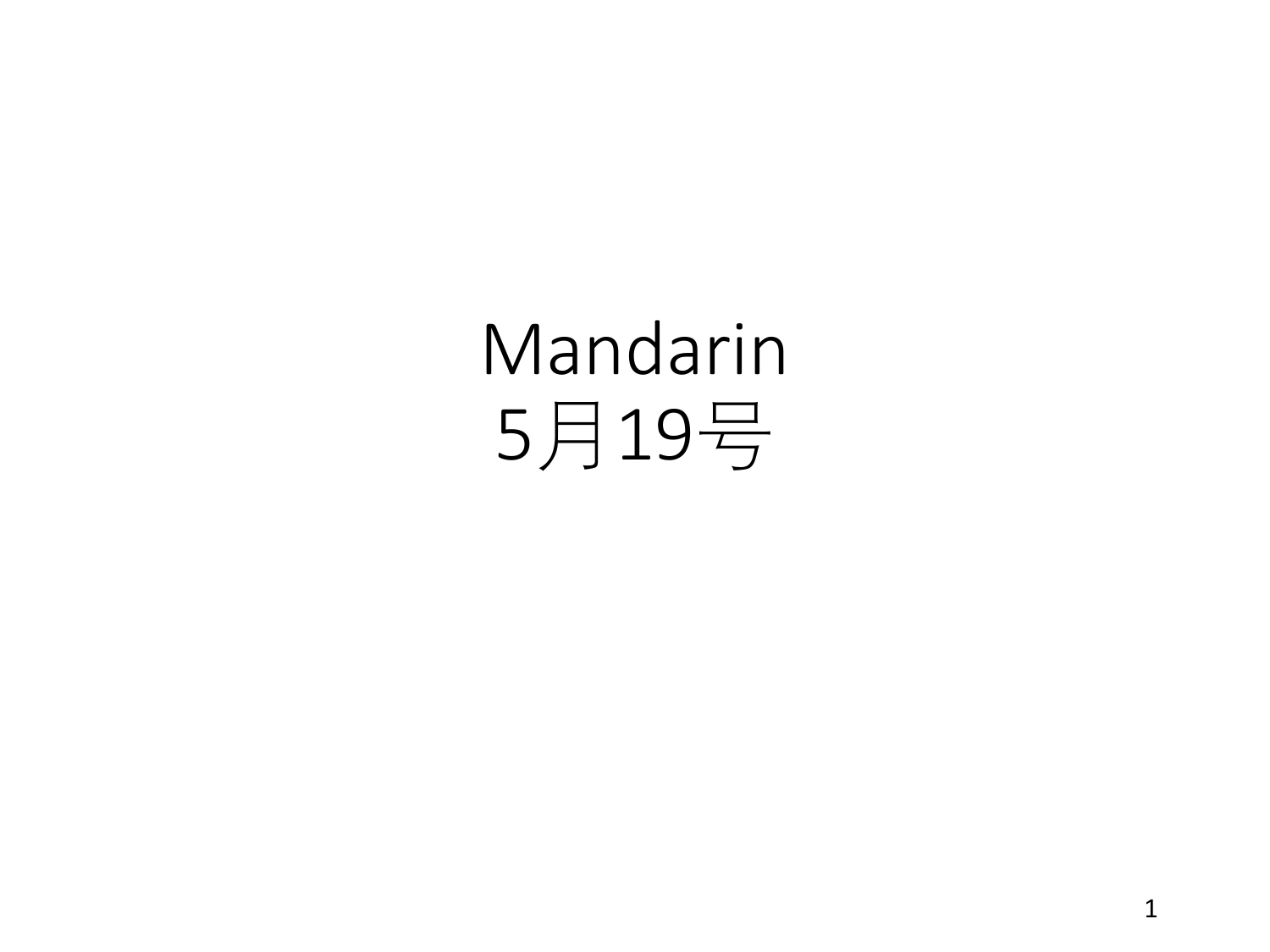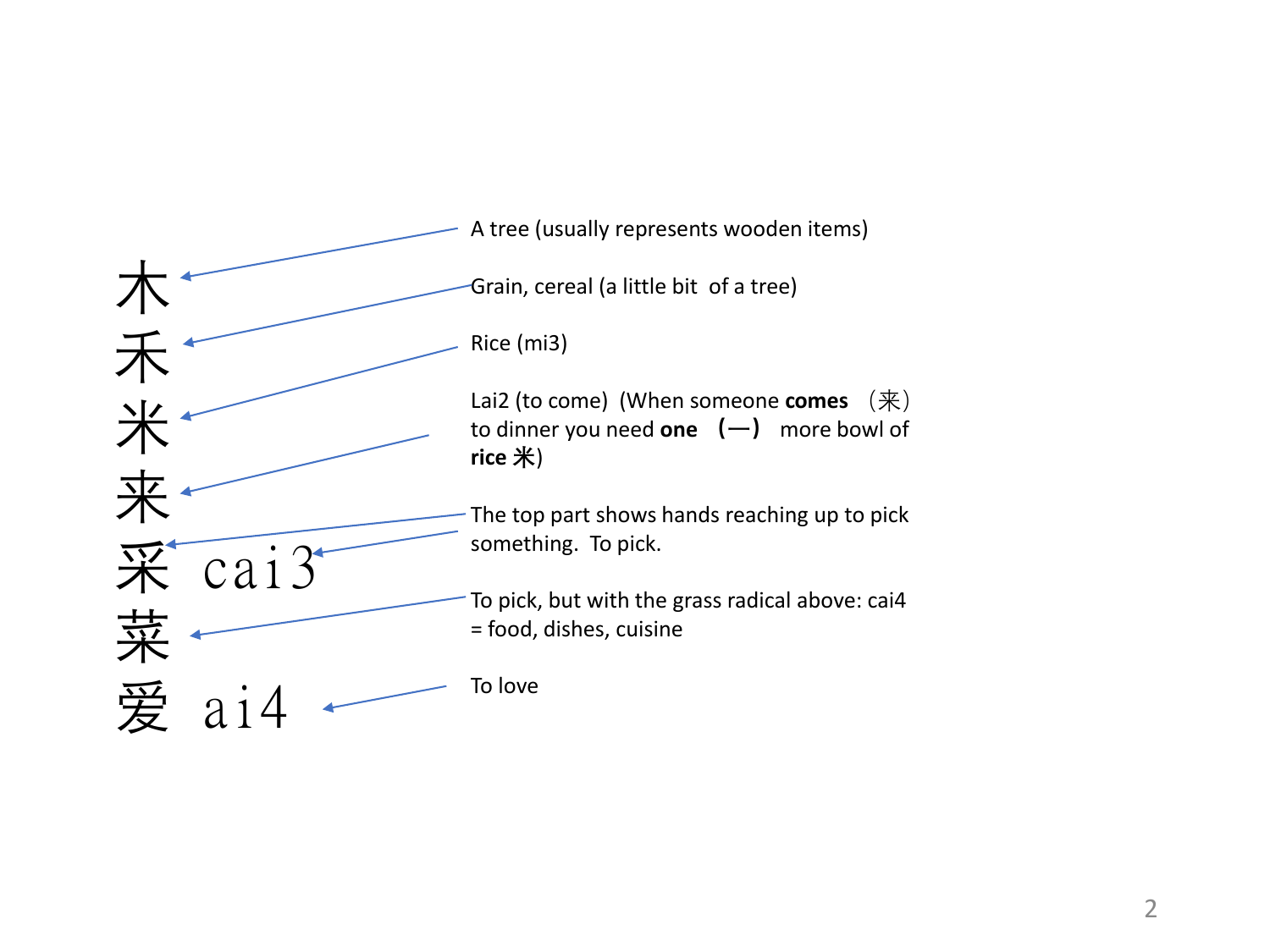Character are made up of one or more components.

In the character  $\pm$  or  $\Box$  there is only one component

In the characters 字 or 男 there are two components

In the character 想 there are three components

In any character, one of these components is called 'the radical'. This is related to the word 'root'. It refers to the bit of the character which gives you (or originally would have given you) a clue about the meaning of the character.

So in the character 树 shu4 (tree) the left hand component is the radical

In many characters there is/are one or more components that hint (or would have originally hinted) at the pronunciation. These are called 'the phonetic'

In the character 想 the top components hint at the pronunciation while the bottom (heart) is the radical.

**Look at the character 红**

**What does it mean? How many components are they? Which is the radical? Which is the phonetic? How many strokes are there in the character?**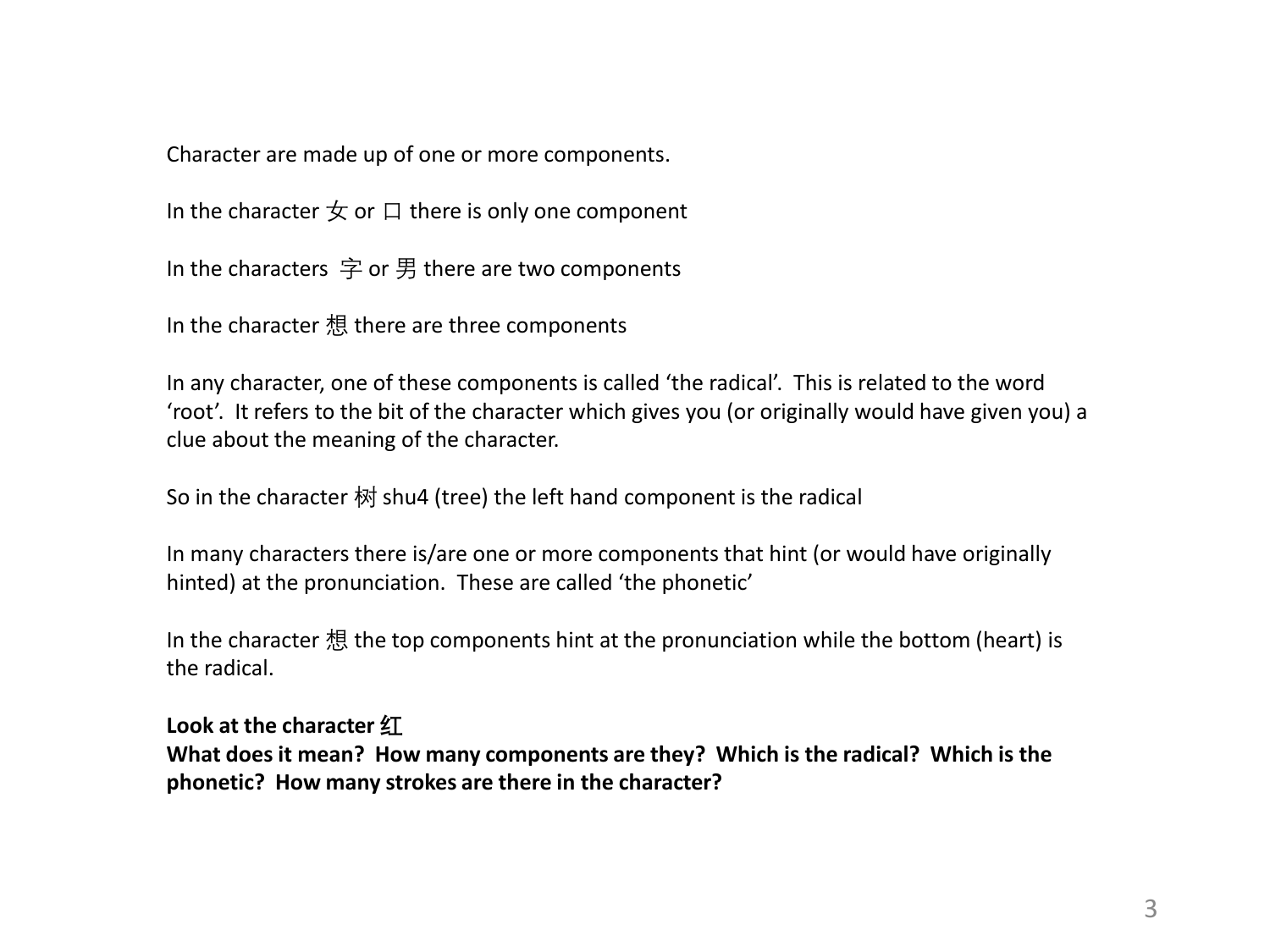Restaurant dialogue: <https://youtu.be/SIEC4vUvrP0?t=759>

餐厅 早餐 餐馆 Can1 ting1 Restaurant Can1 is often used like饭 (fan4) to refer to food and dining Breakfast – an alternative to 早饭 Another restaurant alternative

餐

饭

服务

员

贝

过来

过去

- Fu2  $wu4$  = service 员 yuan2,  $a$ n employee, someone who does a job
- 贝 The 'cowrie shell' radical usually used in words about money and finance
- 过来 (guo4 lai2) to pass/cross towards the speaker

过去 to pass/cross away from speaker

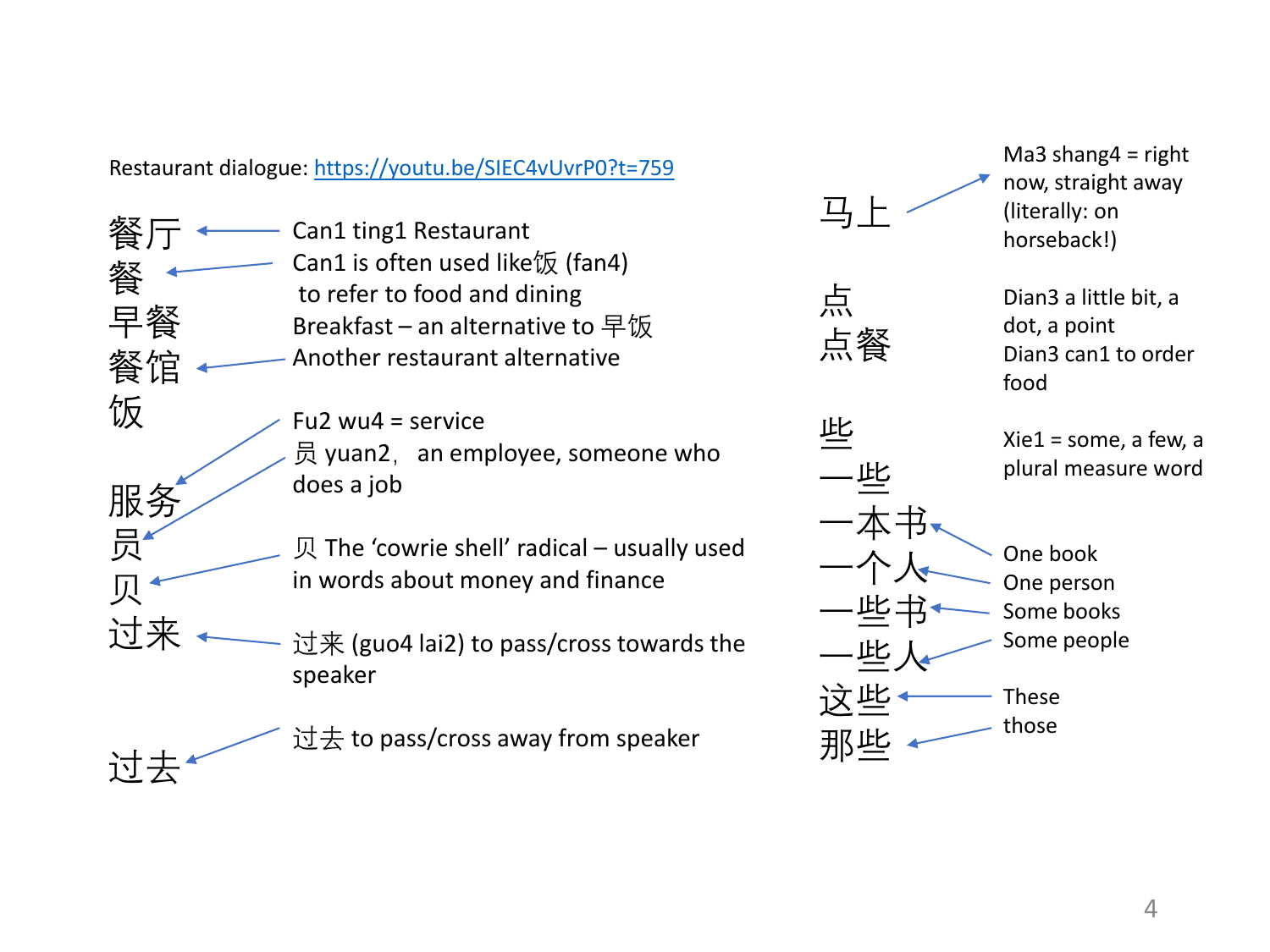## Sentences revision Quizlet

• Keep going over the Quizlet that I set over Easter – little and often, on flashcard mode, with audio on – slowing the speed down if your platform allows

[https://quizlet.com/\\_bc9g1c?x=1jqt&i=h2t](https://quizlet.com/_bc9g1c?x=1jqt&i=h2t)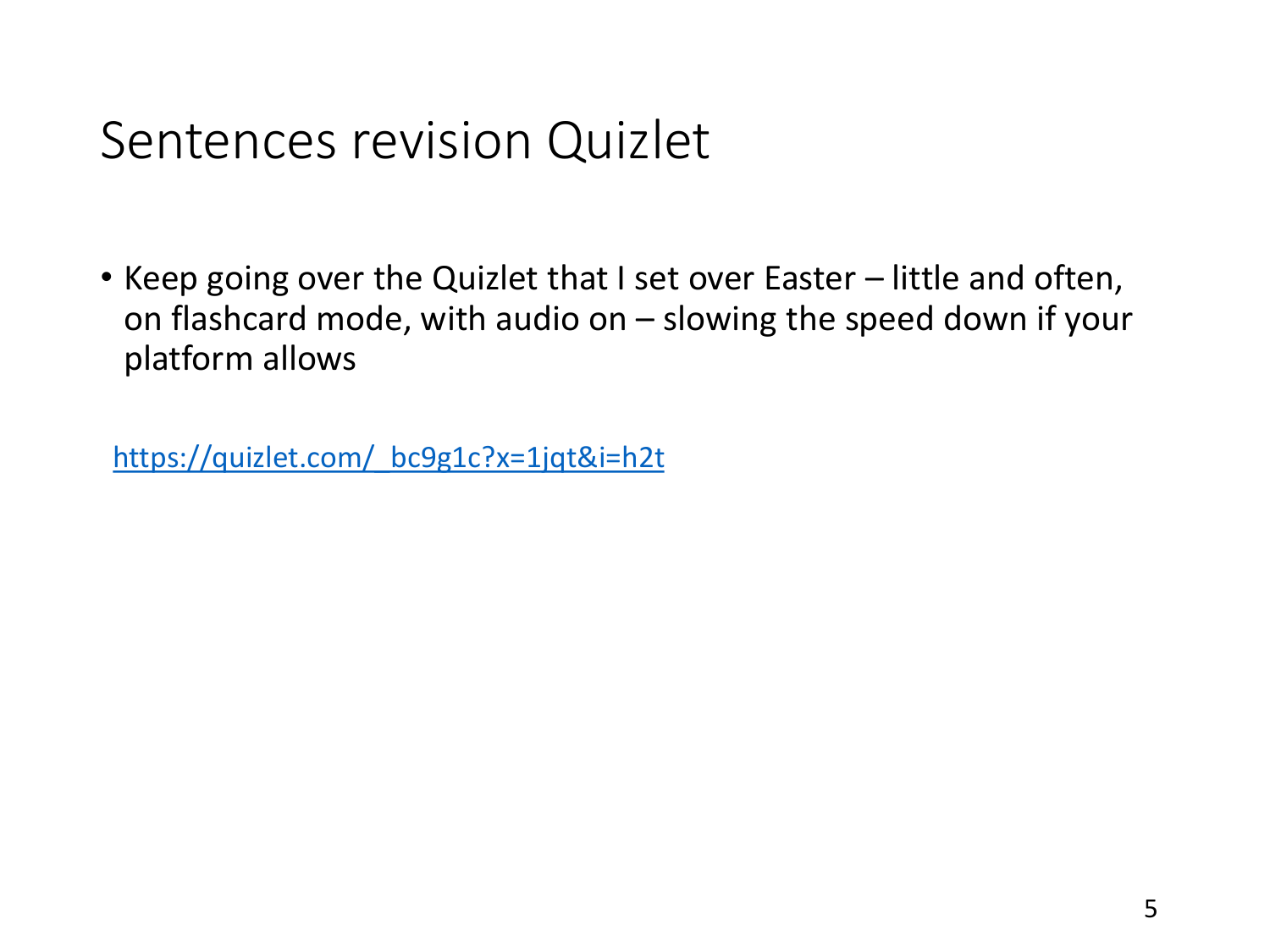

[https://www.youtube.com/watch?v=VkEYoXw](https://www.youtube.com/watch?v=VkEYoXw7jD0&list=PLqpuaTVfv6ySj7_2n7FPLIeWN-eIpmCAG&index=55) 7jD0&list=PLqpuaTVfv6ySj7\_2n7FPLIeWNeIpmCAG&index=55



Learn to write this sentence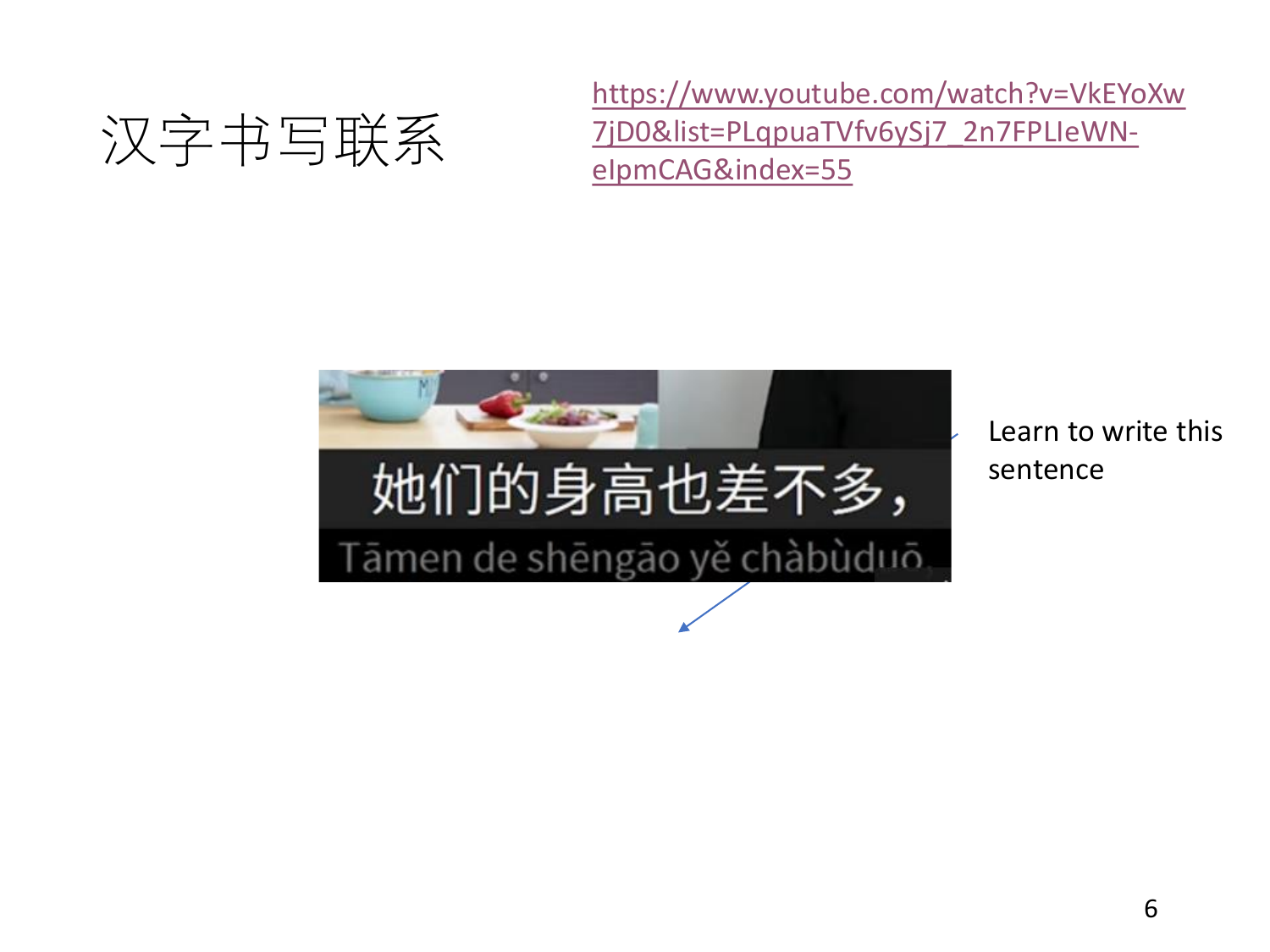Tone combinations: